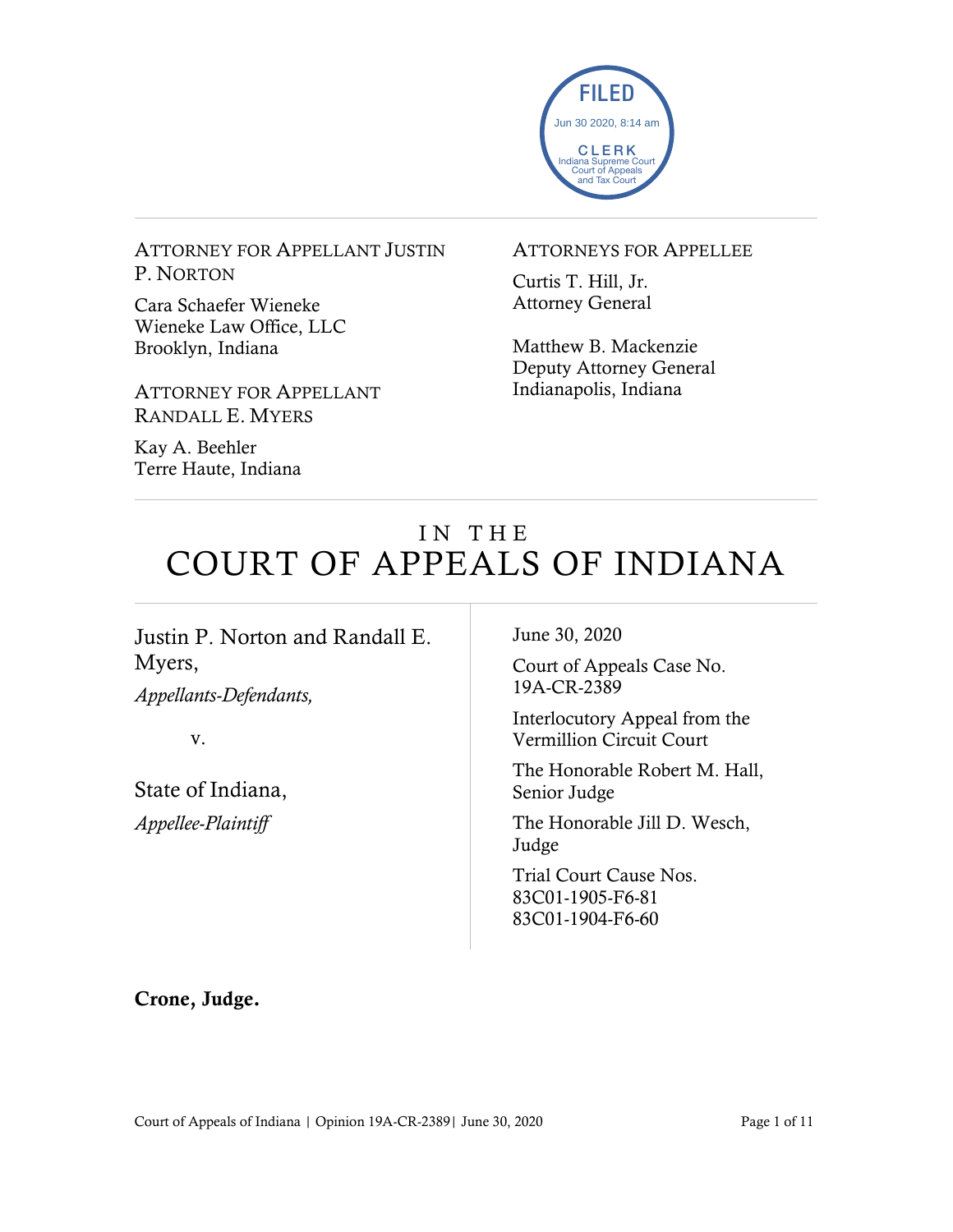## Case Summary

[1] Justin P. Norton and Randall E. Myers (collectively Appellants) were charged in separate causes with level 6 felony failure to return to lawful detention. They filed separate motions to dismiss, each one claiming that he was not in "lawful detention," as defined by statute. The trial court denied both motions. In this consolidated interlocutory appeal, Appellants contend that the trial court erred in denying their motions to dismiss. We affirm.

## Facts and Procedural History

[2] The facts with respect to Norton are as follows. In April 2019, Norton was being held in the Vermillion County Jail on charges of level 6 felony possession of a syringe and class C misdemeanor possession of paraphernalia. At that time, he was the subject of a hold in Vigo County in connection with a different cause. Norton filed a motion for release on recognizance. On April 11, 2019, the trial court issued an order granting the motion and ordering Norton's release from the Vermillion County Jail and his transfer to Vigo County for the hold. The order stated that on his release from the Vigo County Jail, Norton must enter a substance abuse rehabilitation facility, comply with all terms and conditions of the facility, and complete the program. The order also specified, "If at any time Defendant is discharged from the program before completion, leaves voluntarily or submits a positive drug screen while in the rehabilitation program, she [sic] shall report back to the Vermillion County Jail." Appellants' App. Vol. 2 at 10. Norton reported to Vigo County for the hold and was

Court of Appeals of Indiana | Opinion 19A-CR-2389| June 30, 2020 Page 2 of 11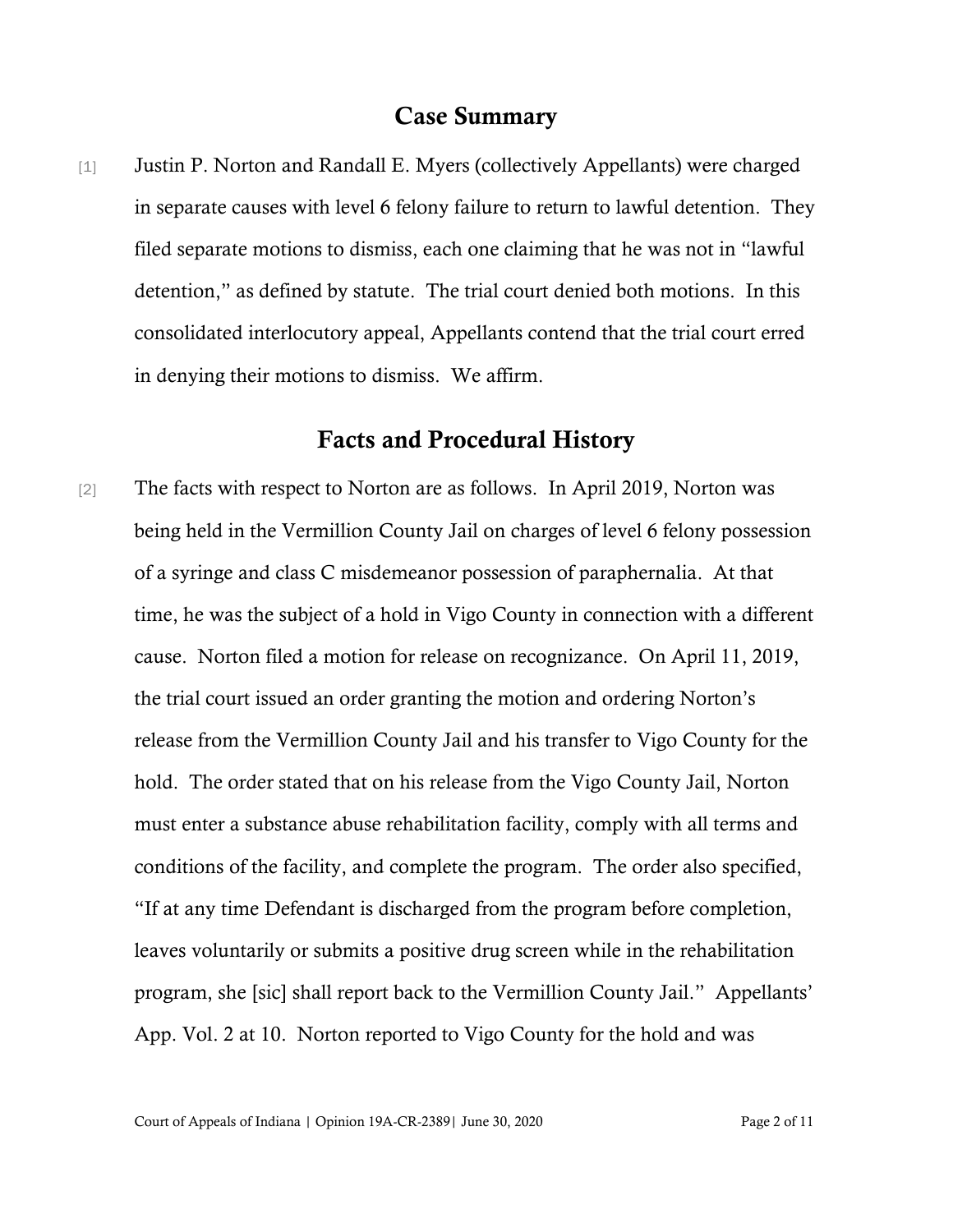released the next day. He did not enter a rehabilitation facility and did not report back to the Vermillion County Jail.

- [3] The State charged Norton with level 6 felony failure to return to lawful detention. Norton filed a motion to dismiss, which the trial court denied. He sought and was granted certification of the trial court's order for interlocutory appeal.
- [4] The facts with respect to Myers are as follows. In December 2018, the State charged Myers with level 6 felony battery on a public safety official, class B misdemeanor disorderly conduct, class B misdemeanor public intoxication, and a habitual offender count. On March 5, 2019, he pled guilty to the level 6 felony battery charge. The trial court found a factual basis and took the guilty plea under advisement. Pending sentencing, the trial court released Myers from the Vermillion County Jail and ordered him to enroll in and complete inpatient substance abuse treatment at the Truman House. The release order specified that Myers's next court date would be June 12, 2019, at 9:30 a.m. State's Ex. 1. The order also stated, "if you leave the Truman House for any reason you are to immediately return to the jail." *Id*. On April 9, 2019, Myers was expelled from Truman House due to rules violations but did not return to the jail as ordered.
- [5] The State charged Myers with level 6 felony failure to return to lawful detention. Myers filed a motion to dismiss, which the trial court denied. He sought and was granted certification of the trial court's order for interlocutory

Court of Appeals of Indiana | Opinion 19A-CR-2389| June 30, 2020 Page 3 of 11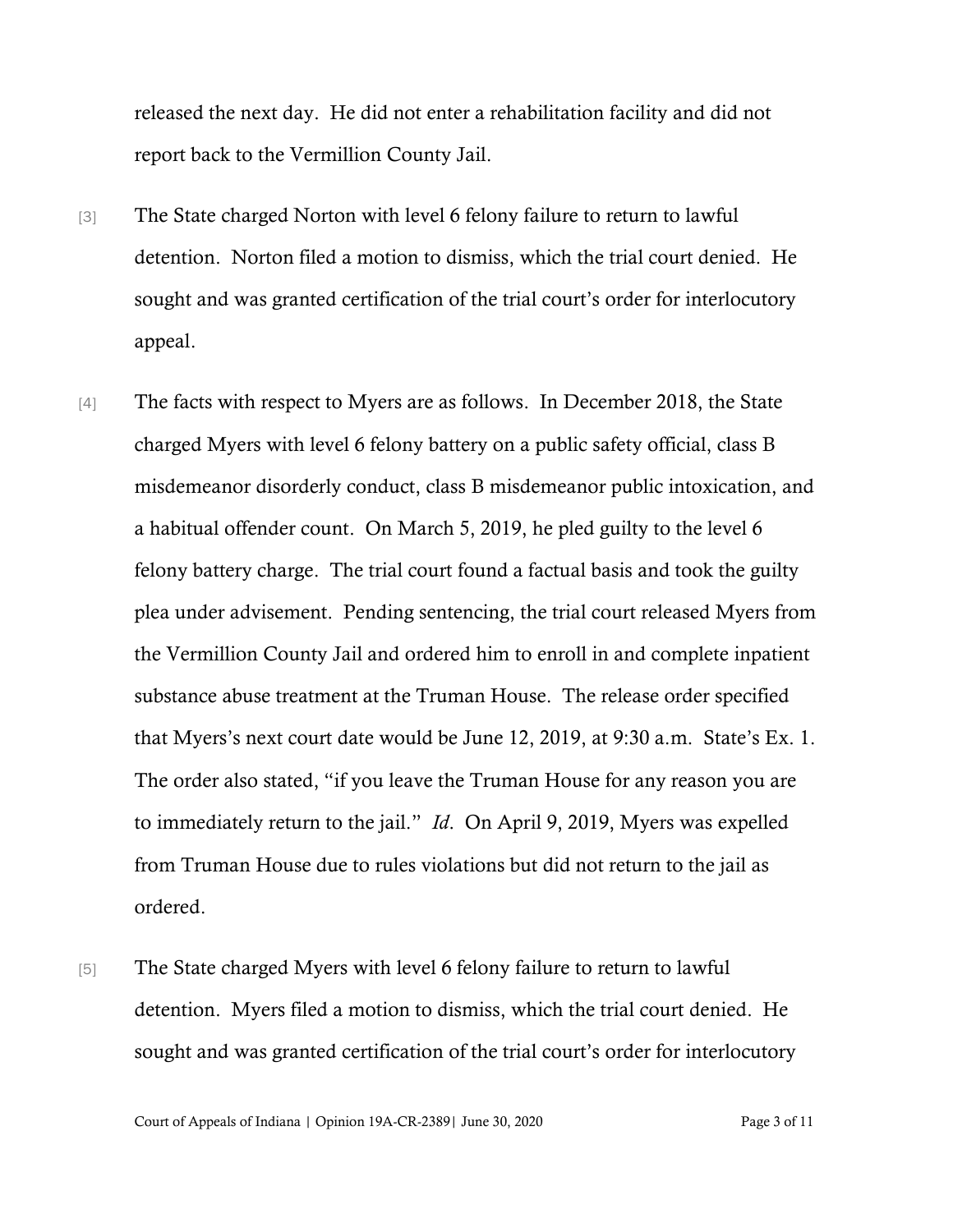appeal. He also moved to consolidate his cause with Norton's for purposes of the appeal, which the trial court granted. We accepted jurisdiction of Appellants' consolidated interlocutory appeal. [1](#page-3-0) Additional facts will be provided as necessary.

## Discussion and Decision

[6] Appellants contend that the trial court erred in denying their motions to dismiss. We typically review the trial court's ruling on a motion to dismiss for an abuse of discretion. *State v. Thakar*, 82 N.E.3d 257, 259 (Ind. 2017). However, Appellants' arguments involve statutory interpretation and therefore are matters of law, which we review de novo. *Montgomery v. State*, 14 N.E.3d 76, 78 (Ind. Ct. App. 2014). Our objective is to give effect to the intent of the legislature. *Rowe v. State*, 813 N.E.2d 1232, 1234 (Ind. Ct. App. 2004), *trans. denied*. "We must give words their common and ordinary meaning, while examining the statute as a whole." *Id*. "We presume the legislature intended the language to be applied in a logical manner consistent with the statute's underlying policy and goals." *Id*. (quoting *Anglin v. State*, 787 N.E.2d 1012, 1016 (Ind. Ct. App. 2003), *trans. denied* (2004)).

<span id="page-3-0"></span> $<sup>1</sup>$  The State has filed a motion to strike Myers's reply brief, which we deny in an order issued</sup> contemporaneously with this decision.

Court of Appeals of Indiana | Opinion 19A-CR-2389| June 30, 2020 Page 4 of 11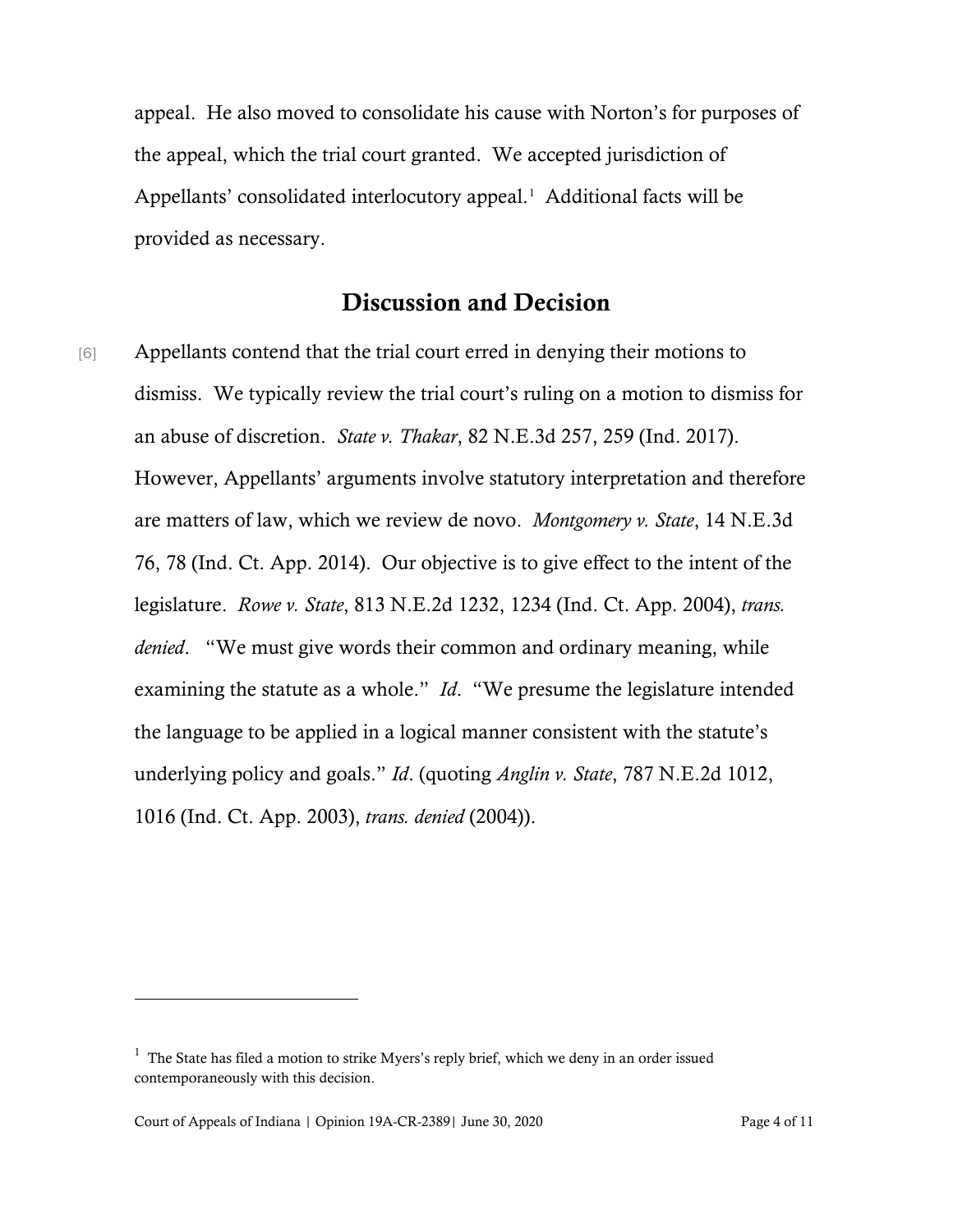Appellants filed separate motions to dismiss the charge of level 6 felony failure to return to lawful detention. Indiana Code Section 35-44.1-3-4(c) defines this offense as follows:

A person who knowingly or intentionally fails to return to lawful detention following temporary leave granted for a specified purpose or limited period commits failure to return to lawful detention, a Level 6 felony. However, the offense is a Level 5 felony if, while committing it, the person draws or uses a deadly weapon or inflicts bodily injury on another person.

[7] Appellants contend that they did not violate the failure-to-return statute because they were not in lawful detention as defined by Indiana Code Section 35-31.5-2- 186:

(a) "Lawful detention" means:

(1) arrest;

- (2) custody following surrender in lieu of arrest;
- (3) detention in a penal facility;

(4) detention in a facility for custody of persons alleged or found to be delinquent children;

(5) detention under a law authorizing civil commitment in lieu of criminal proceedings or authorizing such detention while criminal proceedings are held in abeyance;

(6) detention for extradition or deportation;

(7) placement in a community corrections program's residential facility;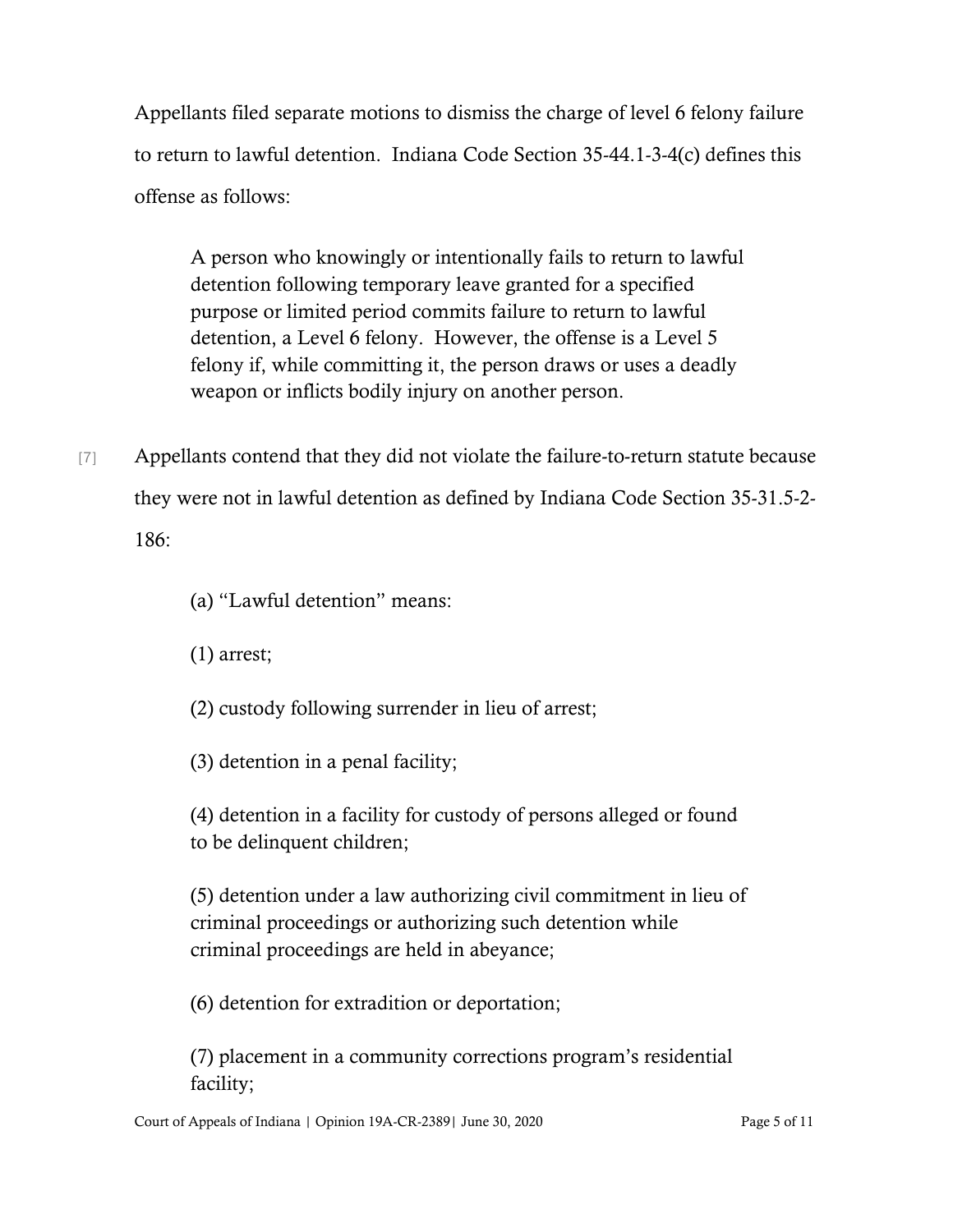(8) electronic monitoring;

(9) custody for purposes incident to any of the above including transportation, medical diagnosis or treatment, court appearances, work, or recreation; or

(10) any other detention for law enforcement purposes.

(b) Except as provided in subsection  $(a)(7)$  and  $(a)(8)$ , the term does not include supervision of a person on probation or parole or constraint incidental to release with or without bail.

[8] There are relatively few cases interpreting these statutes. The most similar is *Rowe*, 813 N.E.2d at 1233, in which another panel of this Court interpreted the predecessor statute, which contained a list of "lawful detention" definitions identical to the list found in subsection (a) of the current statute. Rowe was sentenced to 180 days following his class D felony conviction for being a habitual traffic violator. *Id*. He sought a stay of execution of his sentence so that he could perform his summer construction job in other cities. *Id*. The trial court agreed to suspend execution and remanded him to the custody of the county sheriff for execution of his sentence to begin "October 1, 2001 at 9:00 a.m." *Id*. On September 30, 2001, Rowe phoned the county jail and asked for an extension, which was denied. *Id*. Notwithstanding, he went to work and did not report to jail on October 1 as ordered. *Id*. He was convicted of failure to return to lawful detention and challenged the sufficiency of the evidence to support his conviction, claiming that "he was never lawfully detained after he was sentenced and therefore there was no lawful detention to which he failed to return." *Id*. at 1234. We affirmed Rowe's conviction, reasoning that when he

Court of Appeals of Indiana | Opinion 19A-CR-2389| June 30, 2020 Page 6 of 11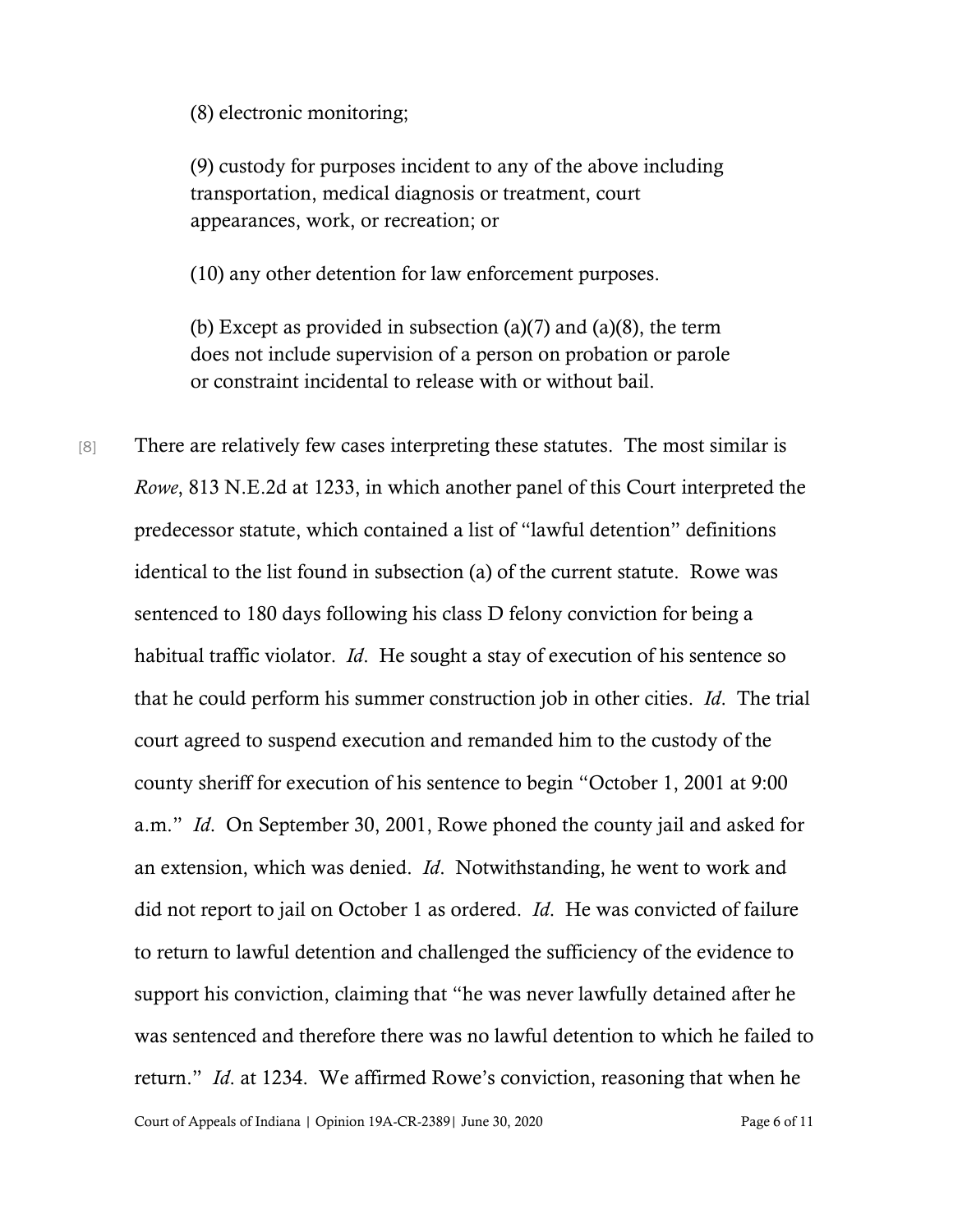was present before the trial court for sentencing, he was in "detention for law enforcement purposes" under subsection (a)(10) and failed to return to lawful detention in the county jail. *Id*. at 1235. [2](#page-6-0) Thus, the Rowe court articulated that to be convicted of failure to *return* to lawful detention, one must have been in lawful detention in the first place.

[9] Here, unlike the defendant in *Rowe*, Norton and Myers were in the county jail at the time they were granted temporary release. Like Rowe, they were temporarily released for limited purposes and were subject to orders to return to jail in certain specified circumstances (here, noncompliance with court-ordered rehabilitation). They claim that their circumstances did not fit within the statutory definition of lawful detention. Indiana Code Section 35-31.5-2- 186(a)(3) defines lawful detention in pertinent part as "detention in a penal facility." A county jail is a penal facility. Ind. Code § 35-31.5-2-232. Nevertheless, Appellants claim that their circumstances amounted to a constraint incidental to release with or without bail, thus placing them within

<span id="page-6-0"></span><sup>2</sup> In interpreting the "lawful detention" statute, the *Rowe* court examined our earlier decision in *Anglin*, 787 N.E.2d at 1017, where the defendant fled the courthouse after being ordered to sit in the hall after his sentencing hearing to await transport to the jail. He was convicted of escape and challenged the sufficiency of evidence to support his conviction, claiming that he was not being detained for law enforcement purposes at the time he fled the courthouse. *Id*. The *Anglin* court articulated that being in "detention for law enforcement purposes" is not limited to circumstances in which a law enforcement officer has control of an individual. *Id*. The *Rowe* court also cited *Mesarosh v. State*, 801 N.E.2d 200, 204 (Ind. Ct. App. 2004), where a defendant who was placed under arrest asked the officer's permission to drop off his passenger and take his truck home before going to jail and then fled on foot after parking his truck at home. The *Mesarosh* court found the evidence insufficient to support the defendant's escape conviction but sufficient to support his conviction for failure to return to lawful detention, reasoning that Mesarosh had been granted temporary leave for a specific purpose of transporting his passenger and parking his truck at home and failed to return to lawful detention. *Id*. at 204.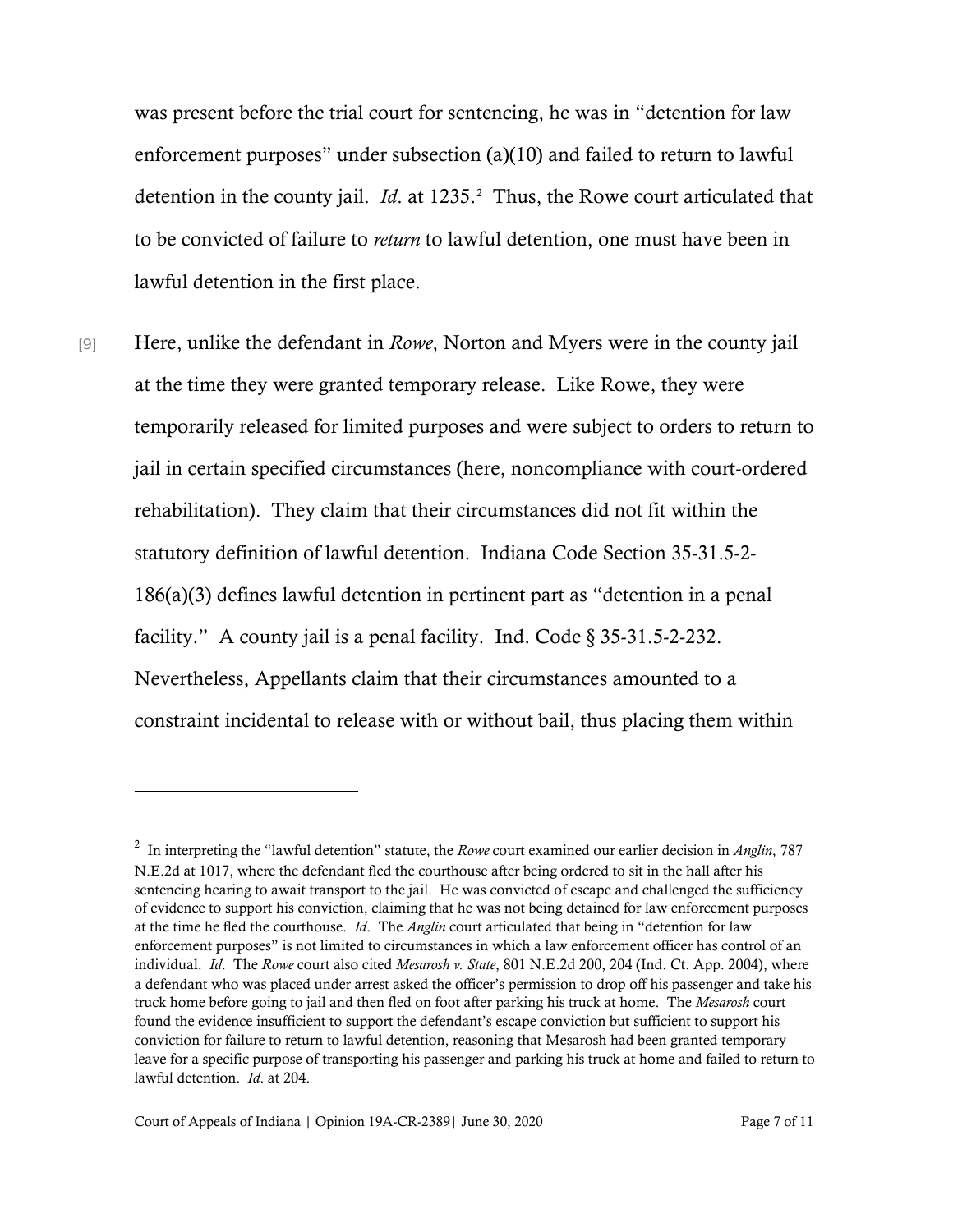the exception found in subsection (b). They therefore claim that the State should have filed a petition to revoke release and failed to do so. The State was not required to file a petition to revoke bail or release. *See* Ind. Code § 35-33-8- 5(d) ("The court *may* revoke bail or an order for release on personal recognizance upon clear and convincing proof by the state that … while admitted to bail the defendant … violated any condition of the defendant's current release order") (emphasis added).

## *A. Norton*

[10] Norton first focuses on the timing of his release, arguing that because it was *pretrial* release, it constituted release with or without bail subject to the constraint of entering and completing rehabilitation and therefore fell within subsection (b)'s exception to the definition of lawful detention. On this basis, he asserts that he was not in "lawful detention" and therefore cannot be subject to prosecution for knowingly or intentionally failing to return to it. In making this argument, he conflates the application of the statute defining lawful detention with the statute that lays out the elements of the offense with which he was charged: failure to return to lawful detention. In other words, he fails to account for the clear language of subsection (a)(3) listing a penal facility as lawful detention and the clear language of his release order specifying, "If at any time Defendant is discharged from the program before completion, leaves voluntarily or submits a positive drug screen while in the rehabilitation program, she [sic] *shall report back to the Vermillion County Jail*." Appellants' App. Vol. 2 at 10 (emphasis added). Norton failed to comply with the order in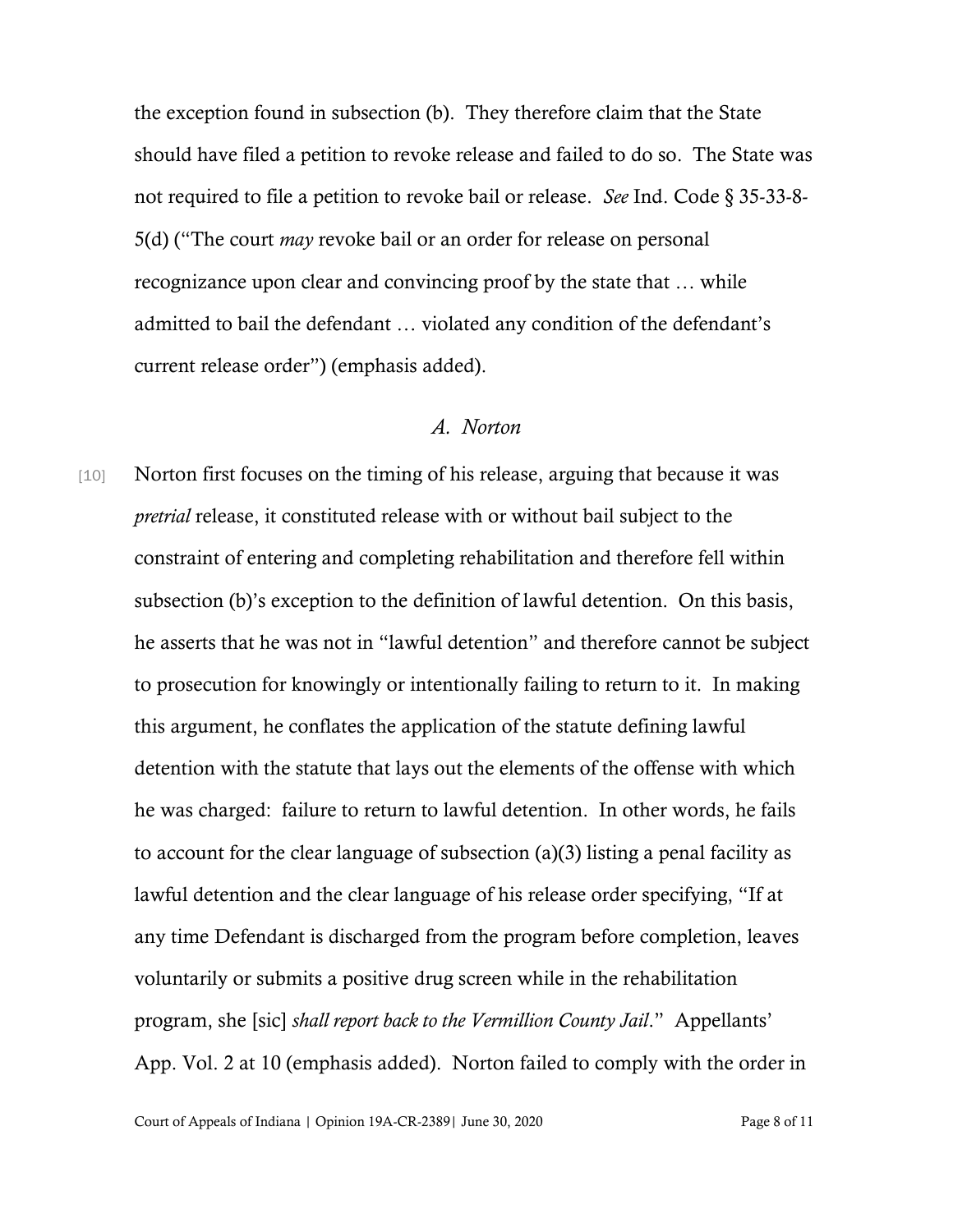two ways: first, he failed to attend and complete rehabilitation; and second, he failed to obey the portion of the order that required him to return to the county jail. The only aspect of Norton's release that possibly could have been construed as a constraint on release with or without bail would have been his mandated enrollment in and completion of a rehabilitation program. But the order did not end there; rather, it included an express order to return to the jail if he failed to complete the program. Norton's noncompliance with rehabilitation automatically triggered his duty to return to the county jail, and a petition to revoke was not a necessary condition precedent to filing charges for failure to return to lawful detention.

[11] Norton also focuses his argument on the fact that the written release order did not specify which rehabilitation facility he was required to enter. We note that the transcript of the hearing on the motion to dismiss includes several references indicating that Norton was to attend rehabilitation at Club Soda, but even absent those references, we do not find a lack of specificity in the written order to be determinative. The clear intent of the release order was that Norton was to be in one of three places: the Vigo County Jail serving the hold, a rehabilitation facility, or the Vermillion County Jail. Having opted out of rehabilitation, he was under a clear, express order to return to the Vermillion County Jail. What matters for purposes of the offense charged is not where Norton was required to go while he was out on release but where he was prior to release and where he was ordered to return. Because the county jail is a penal facility, it falls within the definition of lawful detention, and his failure to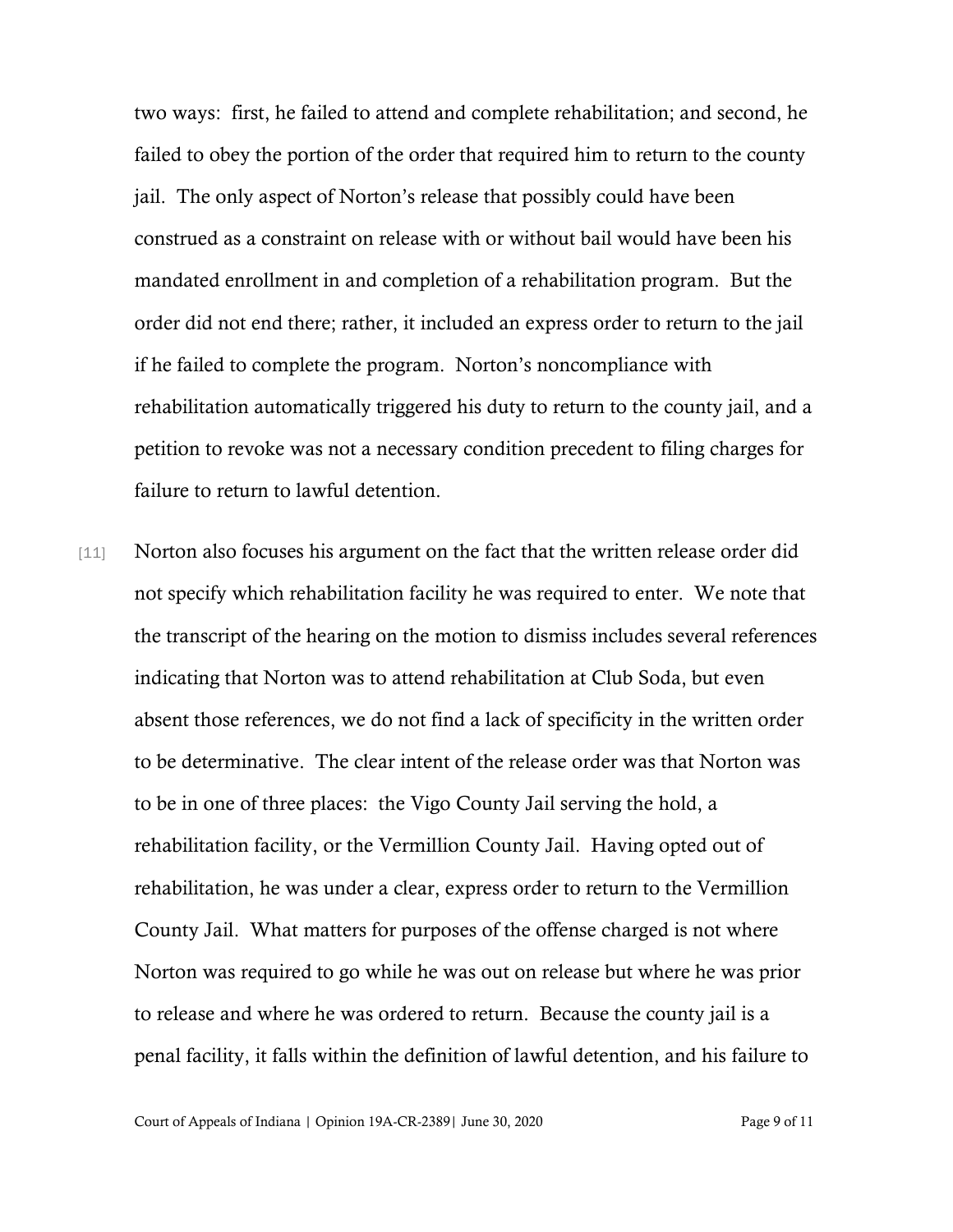return to it following temporary leave for a specified purpose puts him squarely within the scope of Indiana Code Section 35-44.1-3-4(c).

## *B. Myers*

- [12] Myers's circumstances are procedurally different in that his temporary release from jail for a specified purpose occurred after he pled guilty to battery in Vermillion County and before sentencing. Like Norton, his release was for the specific purpose of completing a drug treatment program. Myers's written release order identified the place for his rehabilitation as the Truman House. His order also stated, "if you leave the Truman House for any reason you are to immediately return to the jail."State's Ex. 1. Myers was expressly ordered to be in one of two places: the Truman House or the Vermillion County Jail. Like Norton, his failure was two-fold. His expulsion from the Truman House for rules violations amounted to a failure to comply with the terms of his temporary release for a specific purpose, which automatically triggered the requirement that he return immediately to the Vermillion County Jail. The county jail being a penal facility, Myers's failure to return to it rendered him subject to prosecution for failure to return to lawful detention. Ind. Code § 35- 44.1-3-4(c).
- Court of Appeals of Indiana | Opinion 19A-CR-2389| June 30, 2020 Page 10 of 11 [13] In sum, both Norton and Myers were being held in a penal facility, the Vermillion County Jail, and were released for the specific purpose of completing rehabilitation. They were not free to roam. Their noncompliance with rehabilitation triggered in each the duty to return to lawful detention in that same penal facility. The State was not required to file petitions to revoke